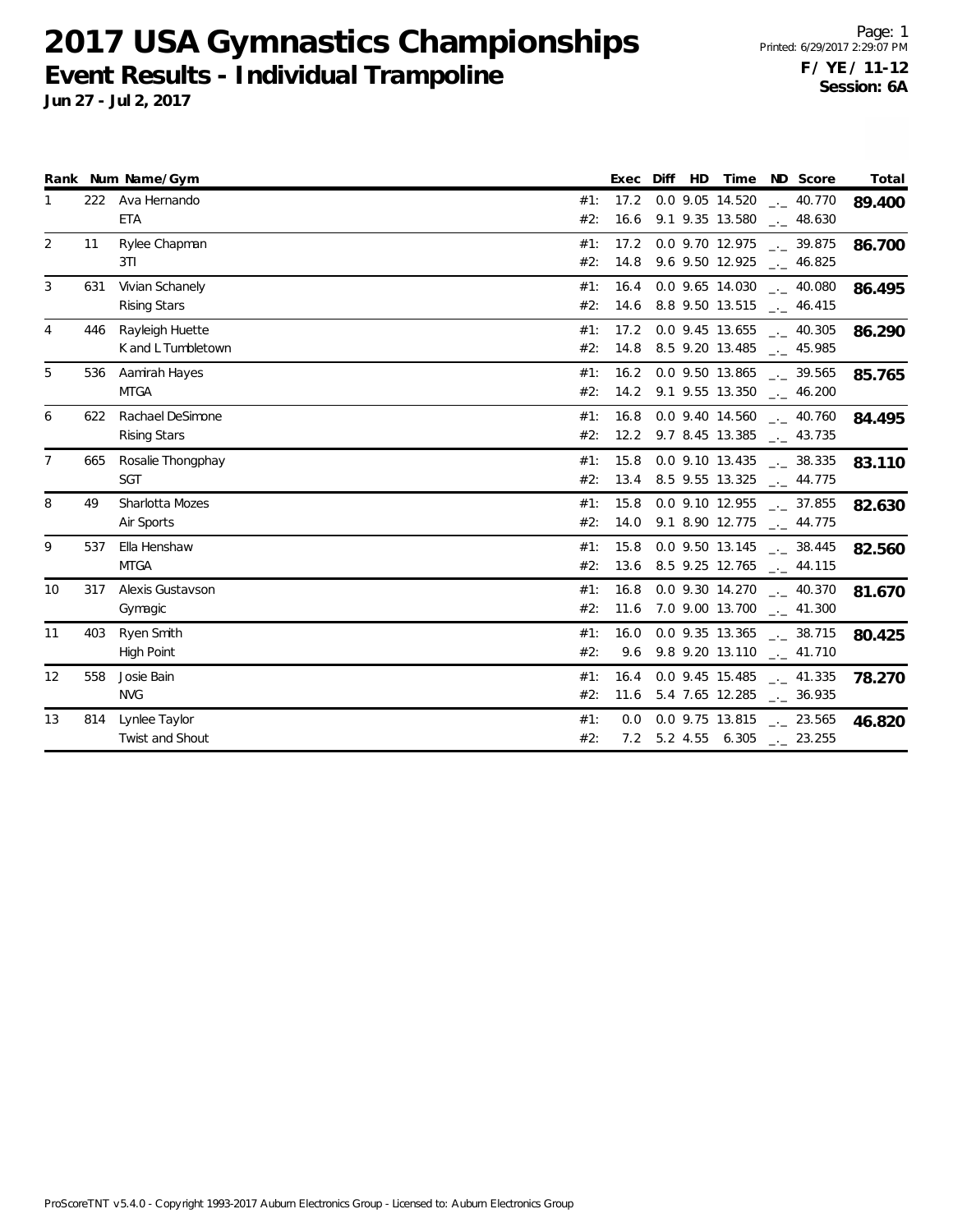# **2017 USA Gymnastics Championships Event Results - Individual Trampoline**

| Rank |     | Num Name/Gym                              |            | Exec         | Diff | <b>HD</b> | Time                               | ND Score                 | Total  |
|------|-----|-------------------------------------------|------------|--------------|------|-----------|------------------------------------|--------------------------|--------|
| 1    | 716 | Ryan Maccagnan<br><b>Stars Gymnastics</b> | #1:<br>#2: | 16.0<br>13.2 |      |           | 0.0 9.45 14.330<br>9.9 9.65 13.370 | 0.0 39.780<br>0.0 46.120 | 85.900 |
| 2    | 48  | Van Larson<br>Air Sports                  | #1:<br>#2: | 16.4<br>13.8 |      |           | 0.0 9.60 13.650<br>9.1 9.15 13.255 | 0.0 39.650<br>0.0 45.305 | 84.955 |
| 3    | 336 | Jayce Percival<br><b>Gymnast Factory</b>  | #1:<br>#2: | 15.2<br>13.4 |      |           | 0.0 9.80 12.615<br>9.1 9.55 12.685 | 0.0 37.615<br>0.0 44.735 | 82.350 |
| 4    | 676 | <b>Braxton Higgins</b><br>Skywalkers      | #1:<br>#2: | 17.6<br>10.4 |      | 7.0 6.00  | 0.0 9.55 14.365<br>9.810           | 0.0 41.515<br>0.0 33.210 | 74.725 |
| 5    | 625 | Reilly Lichtman<br><b>Rising Stars</b>    | #1:<br>#2: | 10.4<br>15.4 |      | 0.05.65   | 9.025<br>9.1 9.90 14.510           | 0.0 25.075<br>0.0 48.910 | 73.985 |
| 6    | 632 | Matthew Tocci<br><b>Rising Stars</b>      | #1:<br>#2: | 17.2<br>3.2  |      | 2.1 1.90  | 0.0 9.65 14.745<br>2.940           | 0.0 41.595<br>0.0 10.140 | 51.735 |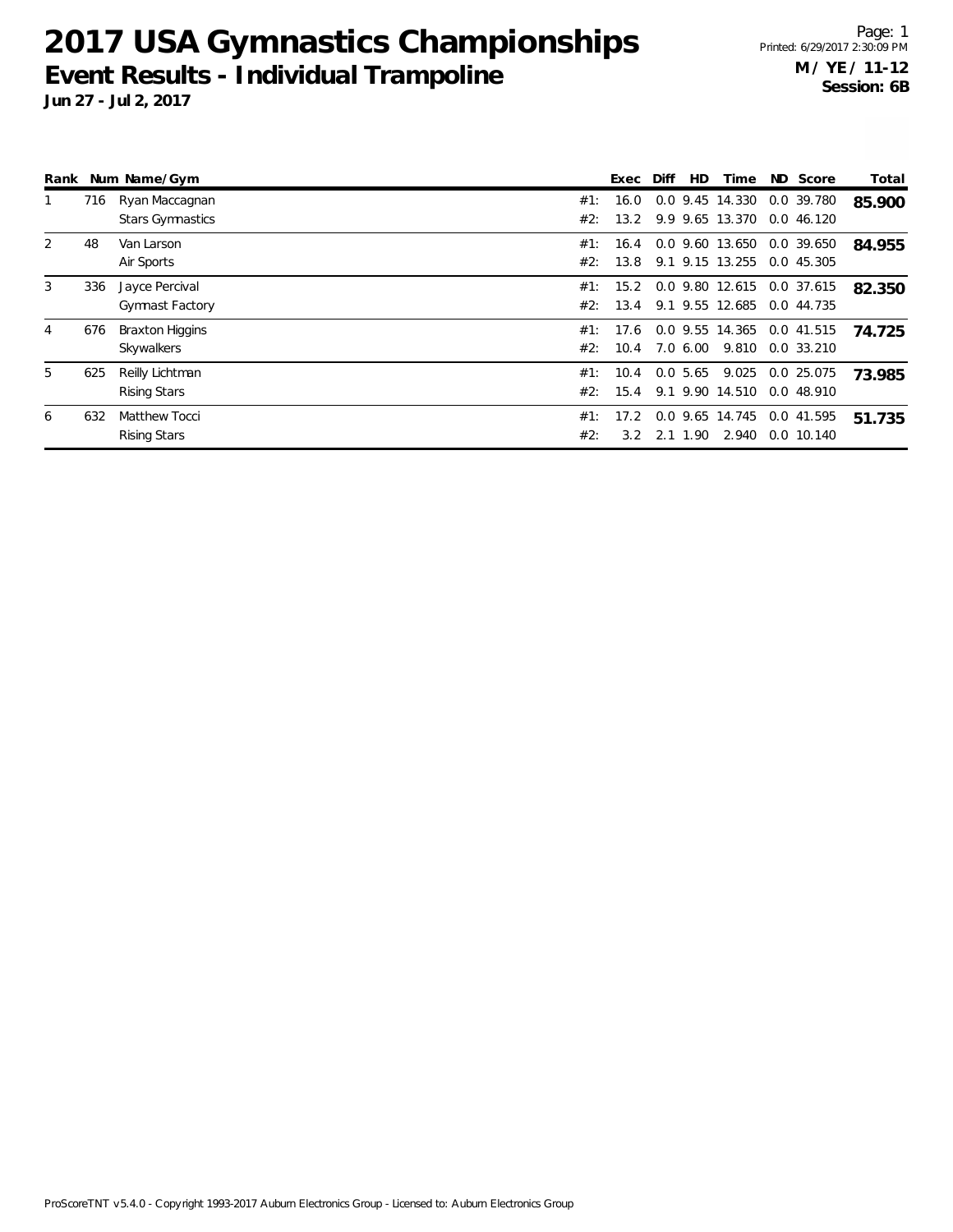### **2017 USA Gymnastics Championships Event Results - Tumbling**

|     | Rank Num Name/Gym       |  |  | Exec Diff ND Score      | Total                                    |
|-----|-------------------------|--|--|-------------------------|------------------------------------------|
| 127 | Tasha Williams          |  |  |                         | #1: 27.7 3.4 $\leq$ 31.100 62.800        |
|     | CIGA                    |  |  | $#2: 27.8$ 3.9 . 31.700 |                                          |
|     | 492 Abigail Castellanos |  |  |                         | #1: 26.1 1.1 $\frac{1}{2}$ 27.200 57.500 |
|     | Midwest Training        |  |  | $#2: 26.5$ 3.8 . 30.300 |                                          |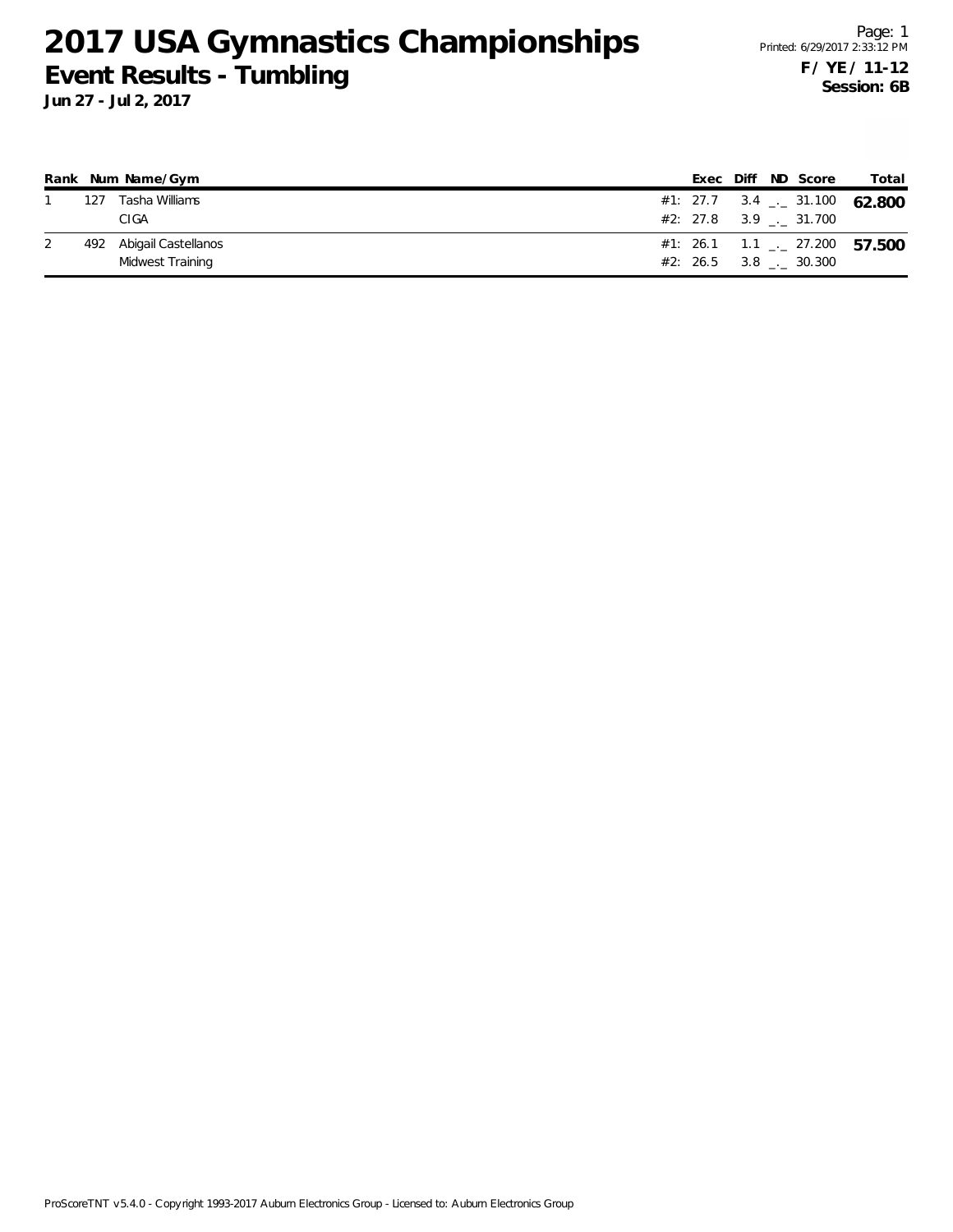#### **2017 USA Gymnastics Championships Event Results - Double Mini**

|  | Rank Num Name/Gym |  | Exec Diff ND Score      | Total                           |
|--|-------------------|--|-------------------------|---------------------------------|
|  | 558 Josie Bain    |  |                         | #1: 28.5 3.5 -0.3 31.700 64.100 |
|  | NVG.              |  | #2: 28.1 4.3 _._ 32.400 |                                 |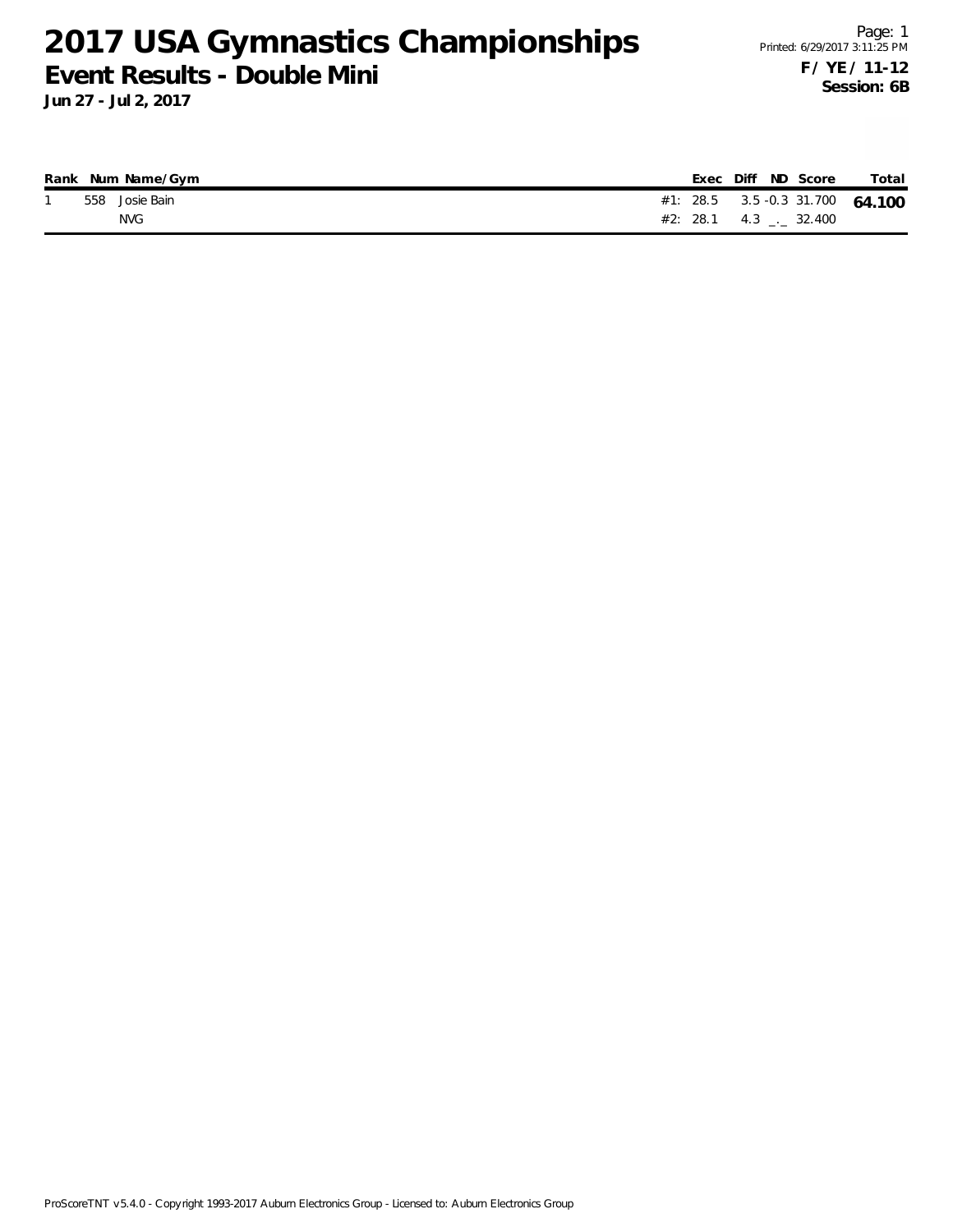### **2017 USA Gymnastics Championships Event Results - Double Mini**

|   |     | Rank Num Name/Gym                         |     | Exec                 | Diff ND Score                                   | Total  |
|---|-----|-------------------------------------------|-----|----------------------|-------------------------------------------------|--------|
|   | 336 | Jayce Percival<br><b>Gymnast Factory</b>  |     | #1: 27.5<br>#2: 27.5 | 4.8 -0.3 32.000<br>4.8 . 32.300                 | 64.300 |
|   | 716 | Ryan Maccagnan<br><b>Stars Gymnastics</b> |     | #1: 27.8<br>#2: 27.4 | $4.8$ $_{\leftarrow}$ 32.600<br>4.4 -0.3 31.500 | 64.100 |
| 3 | 676 | <b>Braxton Higgins</b><br>Skywalkers      | #2: | #1: 28.3<br>0.0      | 4.8 -0.9 32.200<br>$0.0$ _ 0.000                | 32.200 |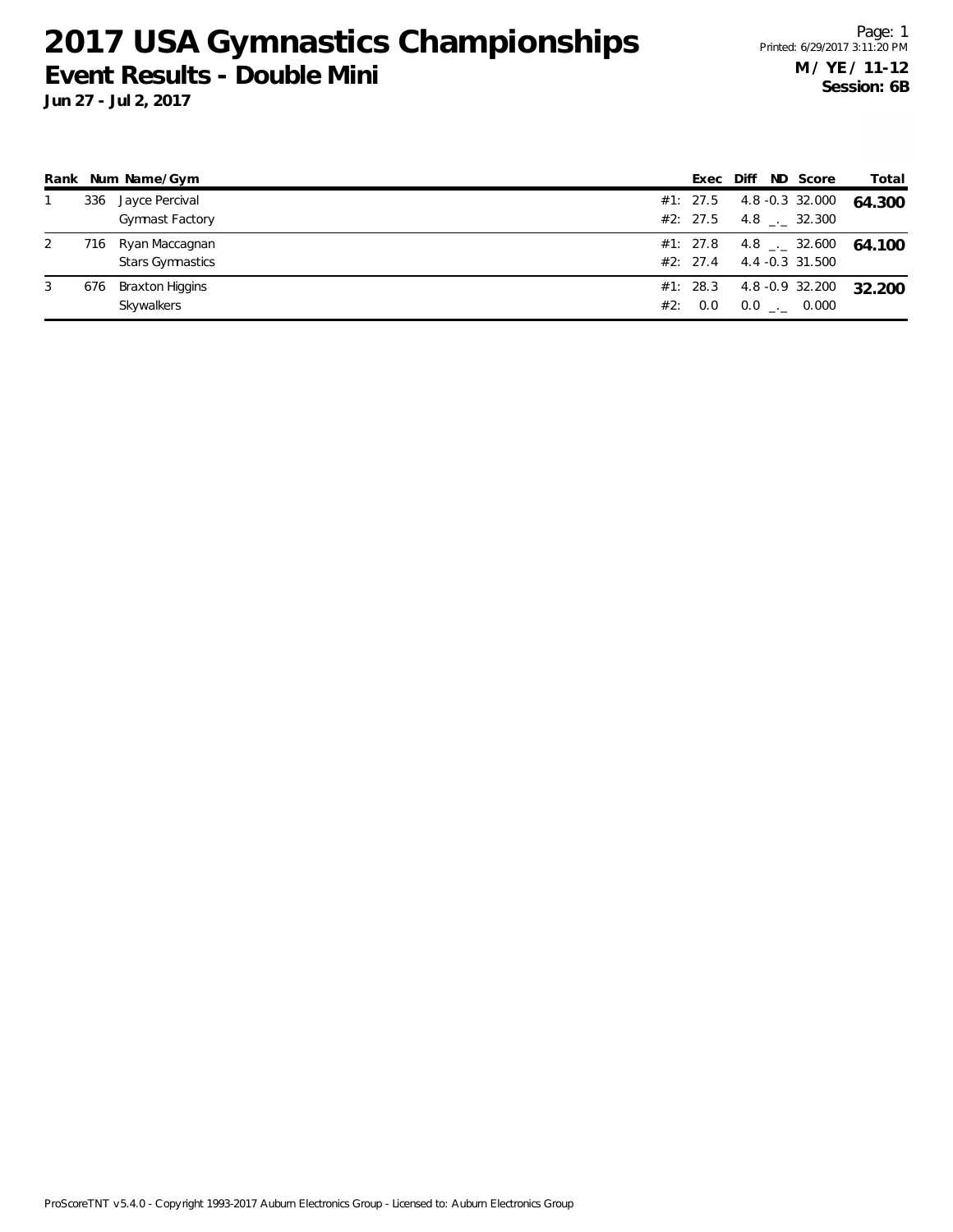### **2017 USA Gymnastics Championships Event Results - Synchro Trampoline**

**Jun 27 - Jul 2, 2017**

| Rank | Num Name/Gym               |     | Exec     | Diff     | HD          | Sync | ND Score        | Total  |
|------|----------------------------|-----|----------|----------|-------------|------|-----------------|--------|
| 1    | 4283 Huette - Taylor       | #1: | 16.3     |          | $0.0\ 0.00$ | 18.0 | 0.0 34.300      | 75.600 |
|      | Twist and Shout            |     | #2: 15.0 |          | 8.5 0.00    | 17.8 | 0.0 41.300      |        |
| 2    | 3765 DeSimone - Schanely   |     | #1: 15.9 |          | 0.0 0.00    |      | 18.2 0.0 34.100 | 72.000 |
|      | <b>Rising Stars</b>        |     | #2: 14.5 | 8.2 0.00 |             |      | 15.2 0.0 37.900 |        |
| 3    | 4644 Hayes - Henshaw       |     | #1: 15.5 |          | $0.0\,0.00$ |      | 15.0 0.0 30.500 | 68.300 |
|      | <b>MTGA</b>                | #2: | 14.0     |          | 7.8 0.00    | 16.0 | 0.0 37.800      |        |
| 4    | 4667 Gustavson - Thongphay |     | #1: 15.6 |          | $0.0\,0.00$ | 12.0 | 0.0 27.600      | 47.100 |
|      | <b>SGT</b>                 | #2: | 7.1      |          | 3.8 0.00    | 8.6  | 0.0 19.500      |        |

ProScoreTNT v5.3.0 - Copyright 1993-2017 Auburn Electronics Group - Licensed to: Auburn Electronics Group